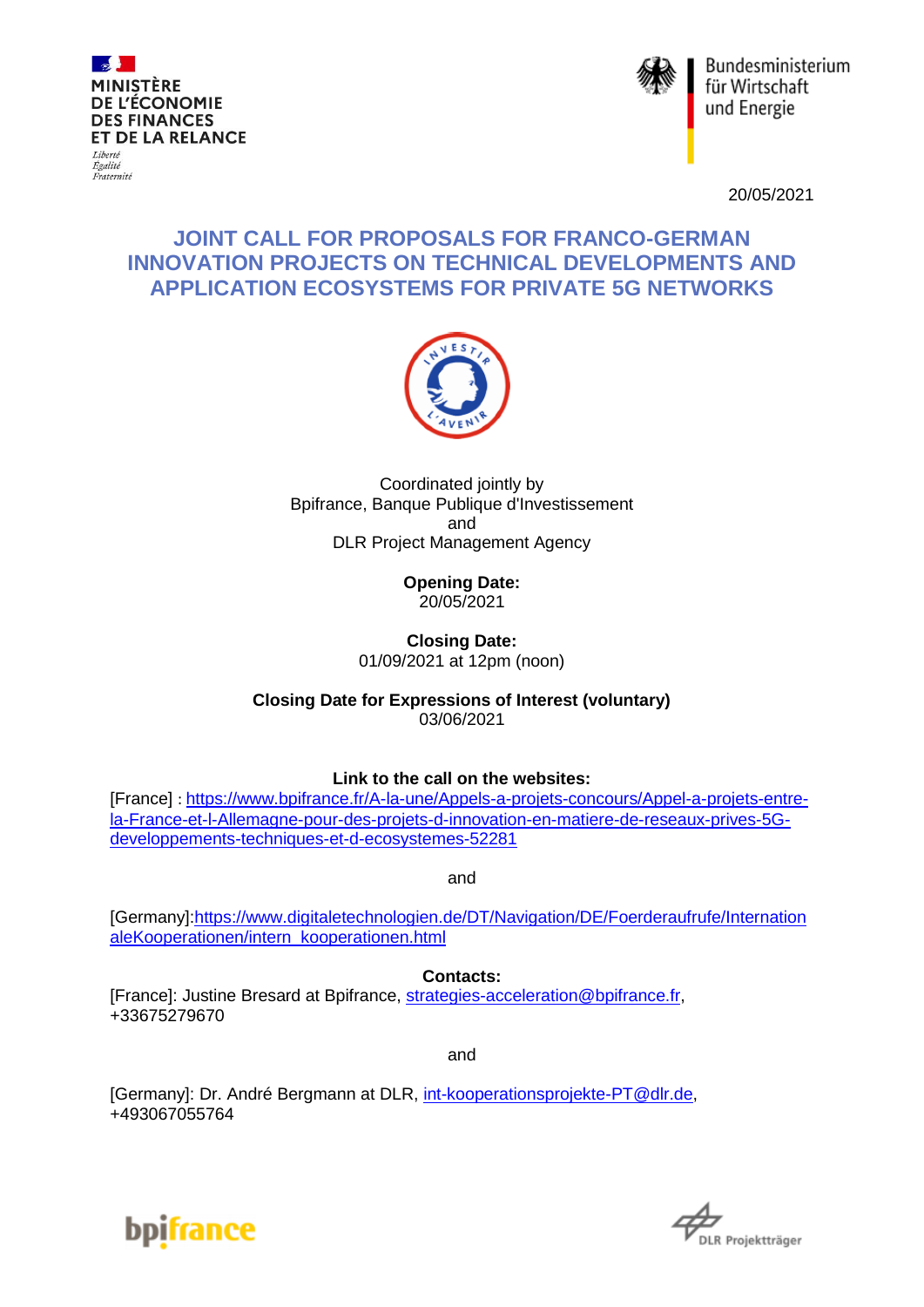#### CONTEXT AND AIM

As laid down in the Treaty of Aachen and in the Franco-German Dialogue on Technology (October 13, 2020), France and Germany will strengthen their collaboration in the field of 5G communication technologies. This Franco-German applied research collaboration will make an impact on this objective by fostering the creation of a common 5G ecosystem of technology and service providers with operators of local private 5G networks from both countries. Both countries agree that they offer leading research in the field of 5G and that they will deepen ties in existing structures deployed on the basis of their national 5G strategies.

[Germany]: As described in the Economic stimulus package, Article 45, Germany intends to play a leading role as a technology provider in future communications technologies 5G and, in the long term, 6G. Germany wants to facilitate market entry for innovative network technologies and to promote the rapid development and implementation of open standards at European level.

[France]: As part of the upcoming "Acceleration strategy on 5G and future telecommunications network technologies", France intends to support the development of sovereign solutions on telecommunications networks via 4 main axes (1) development of 5G industrial and societal use cases, (2) constitution of a competitive French offer on telecommunications networks, (3) support to research and development activities, and (4) adaptation of training and educational programmes in telecommunications network technologies.

With this call, both countries intend to:

- foster the exchange and mutual benefits of the participating industries (esp. telecommunications providers, network equipment suppliers),
- foster SME ecosystems by opening the market to new players from the SME sector; and
- gain common impact for pan-European solutions and in international standardisation.

Under today's rapidly changing conditions in value creation, future-oriented companies and public institutions must constantly improve their adaptability, flexibility and efficiency. Digital transformation requires the automation of manufacturing and logistics processes in and between companies and institutions. Automation and digitalisation should lead to increase the networking of components, machines, systems and processes. In the future, even more data will be generated and this will lead to large amounts of data that must be transferred and processed securely and robustly in real time. Today's available communication systems, such as Wi-Fi and LTE, are reaching their limits and have high latency times and no longer meet the necessary flexibility and security standards in terms of cybersecurity. For fast, secure and robust communications, 5G technology can form the basis and is an essential key in the wireless networking of manufacturing sites, logistics systems and other relevant economic sectors and facilities.

5G, together with future developments towards 6G, will not only connect machines but also completely redefine human-machine interaction. 5G technologies enable low-latency communication, the transfer of increased data rates and high SLA-dependent network resilience (network slicing). This opens up completely new fields of application in areas such as Industry 4.0, telemedicine, AR/VR and autonomous driving.

In so-called campus networks for specialized use in industrial, economic and public application areas, new business opportunities and co-design potentials have arisen for French and German providers as well as users of 5G technologies.

Due to the specific requirements for the communication technologies in terms of flexibility, efficiency, reliability, security and latency, campus networks with corresponding industryspecific solutions are needed for the various application areas.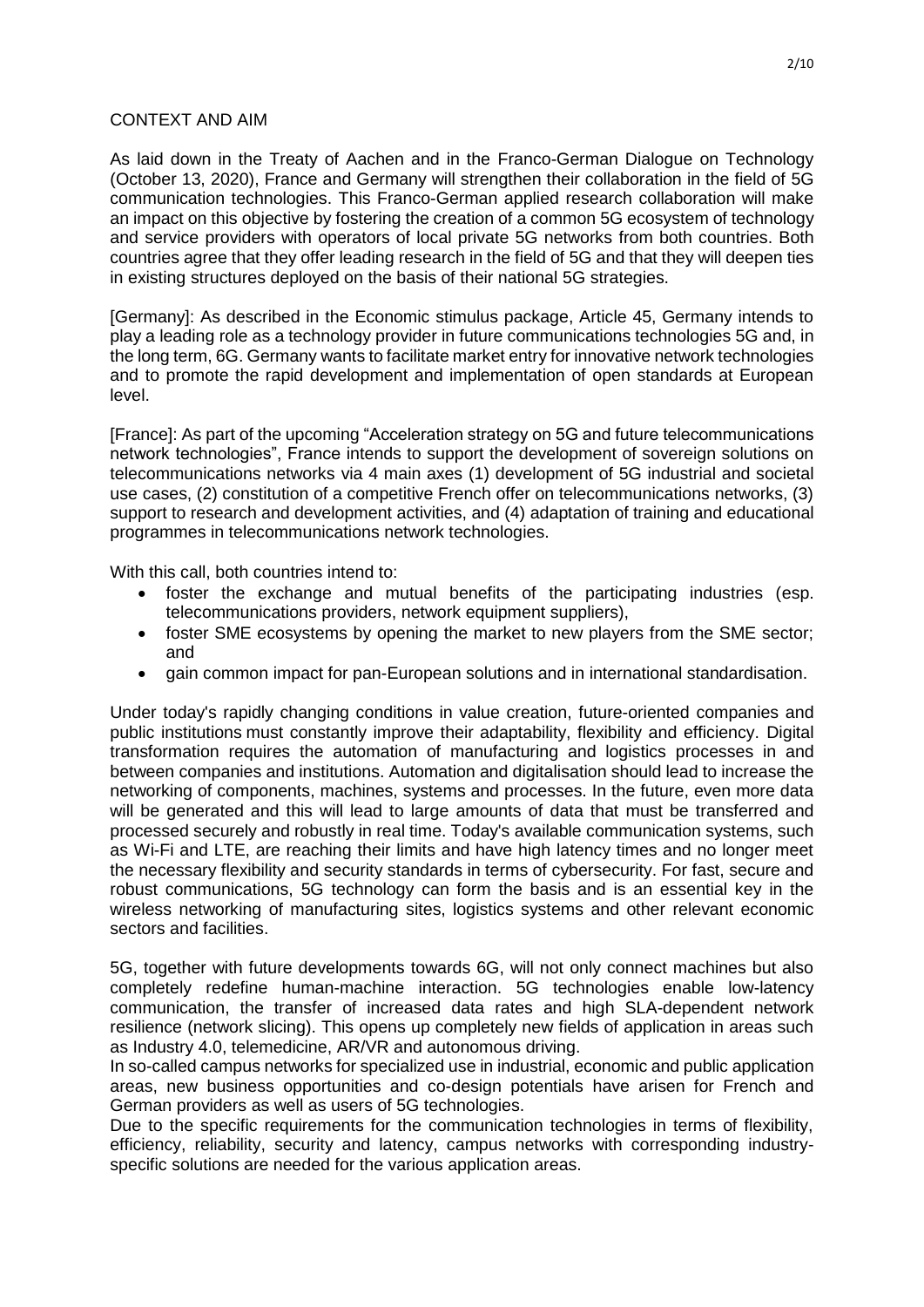Furthermore, the current state of development shows the need to support small, medium and large enterprises as well as institutions in the effective and efficient design and implementation of their 5G campus networks. Based on virtualised, open, disaggregated and secure solutions, communication networks can be designed to be interoperable within companies and institutions as well as across manufacturers. As a result, a new market for communication technology with sector-specific solutions can develop across countries in France and Germany.

#### OBJECTIVES OF THIS CALL

The aim of this call for proposals is to create Franco-German ecosystems whose developments and cooperation will contribute to lowering the barriers to market entry in Europe and opening up the 5G communications market to new providers of sector-specific solutions for campus networks from France and Germany.

The aim of this call is to launch new collaborative projects, in particular new research-industry collaboration projects. The joint projects should aim at developing pre-competitive products and services and selecting topics that involve technological barriers while offering great economic potential in both countries. Scientific findings are to be transferred into the development of marketable high-end technologies with strong practical potential.

[Germany]: This call for proposals follows the already launched German call for proposals for 5G campus networks<sup>1</sup> and is intended to promote developments for 5G networks among internationally active users from the various sectors. For a broad impact of the deployment and integration of 5G solutions, the ecosystem for providers of 5G communication technologies shall be extended on the basis of mutual synergies.

[FRANCE]: This call for proposals is part of the 5G acceleration strategy. Indeed, the strengthening of the Franco-German cooperation on future networks solutions is one of the priorities identified to support a sovereign 5G equipment offer.

#### RESEARCH SCOPE

## **A - Fields of application**

The following application scenarios, for example, can be used as part of a project to demonstrate the capabilities and added value of 5G virtualised and/or open solutions for campus networks:

- Industry 4.0: The application scenarios should demonstrate the possibilities of 5G in the context of smart factory of tomorrow and Internet of Things in the industrial environment (IIoT). The use and, if necessary, further development of already available reference architectures (e.g. ilRefA<sup>2</sup>) and toolkits is desired. Project proposals should show how their project relates to Industry 4.0 standards.
- Application scenarios in the context of logistics centres, ports or airports can take advantage of use cases to demonstrate how 5G campus networks improve operations, supply and transport chains or occupational safety, and overall increase sustainability and lead to cost savings.
- Applications with regard to rural areas can show how private 5G networks can contribute to the expansion with fast internet and to the comprehensive networking of value chains. This can, for example, benefit underserved, remote communities, by

 $\overline{\phantom{a}}$ <sup>1</sup> https://www.digitale-technologien.de/DT/Navigation/EN/Foerderaufrufe/5G\_CampusOS/5g\_campus\_os.html

<sup>&</sup>lt;sup>2</sup> See: https://www.ic4f.de/whitepaper/IC4F-WP-iRefA.pdf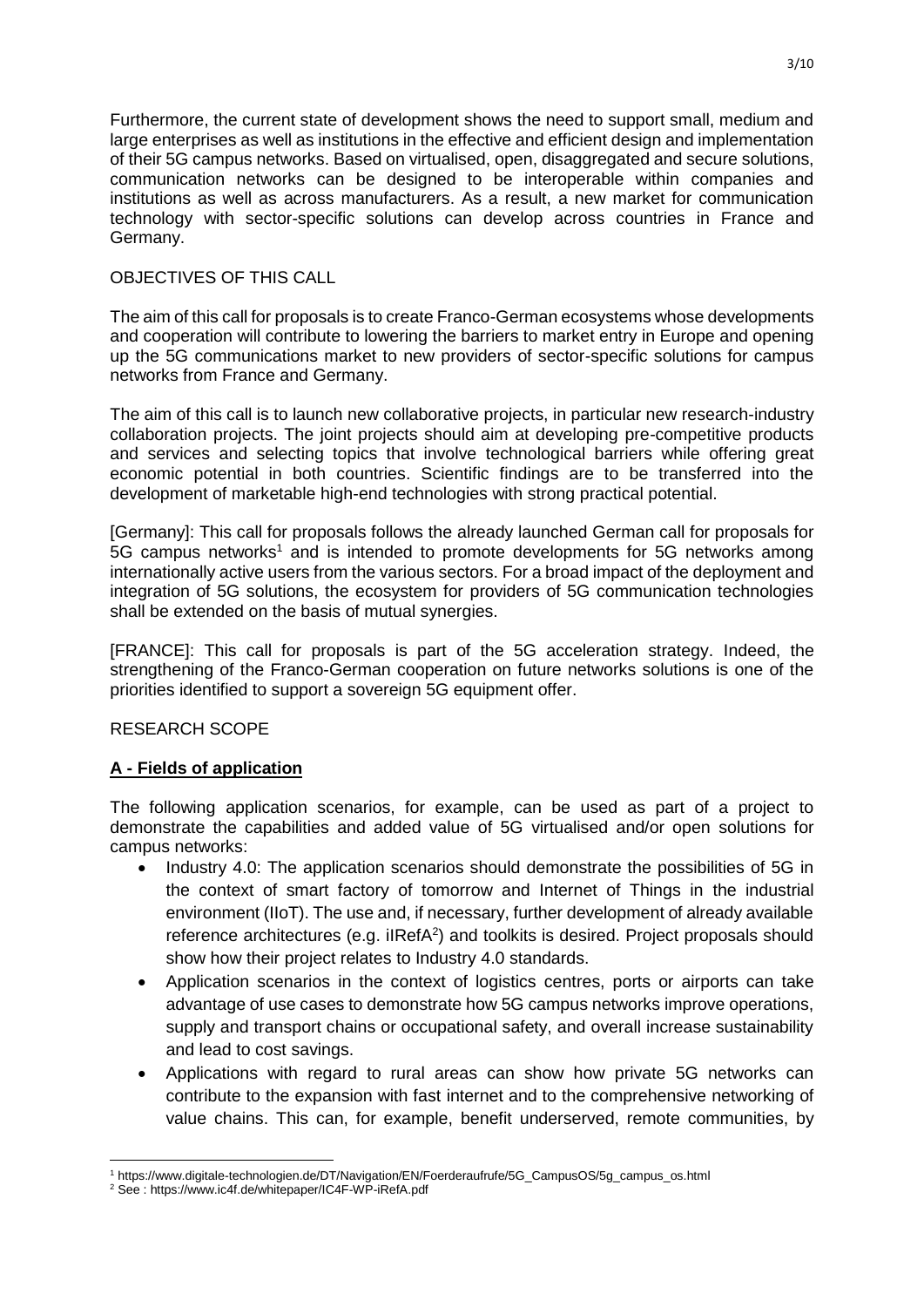equipping business parks in rural regions, or bringing 5G to agriculture. Application scenarios in the healthcare environment (e-health) can demonstrate the added value and potential offered by 5G campus networks. In the area of clinical patient care, in telemedicine or for clinic organisation, and how they can make an overall contribution to the quality of care and cost savings in healthcare.

- In universities and other educational institutions, 5G campus networks can be set up for experimental and educational purposes. The qualification of student and research teams can be coupled with the development of innovative technologies and with real use cases in the educational environment itself. Ideally, cooperation with regional companies (technology providers or users) should be established.
- The development of solutions for other relevant economic and social sectors to which 5G campus networks can make a relevant contribution are likewise desired.

## **B - Technical Focus**

The submitted project proposals can particularly address the following technical focal points:

- Evaluation of virtualised and/or open specific campus network architectures, implementations and development of adapted system solutions.
- Development of virtualised 5G RAN and Core solutions meeting the actual 5G performance criteria in terms of throughput, latency and energy consumptions depending on vertical market requirements.
- Development and extension of 5G sandboxes / experimentation centres that will facilitate collaborations in the ecosystem and support the development of new 5G use cases. This should aim at providing innovation platforms that allow to integrate solutions from SMEs for 5G private networks.
- Development of scalable software-based 5G solutions beyond Lab-size which incorporate appropriate RF power amplifier and digital signal processing hardware.
- Development of solutions for automated network (re-)configuration and smart administration which allow non-telco organisations to operate 5G systems.
- Identification of harmonisation and development needs on EU level.
- Identification and advancement of standardisation on EU / International level (ETSI, 3GPP).
- Derivation of requirements for a joint R&D roadmap on 6G including network security and energy consumption as well as novel architectures for campus networks.
- Alignment with national research projects dealing with campus networks based on virtualisation and open architectures technologies.
- Expansion of the results of the first wave of projects in the area of industrial campus networks.

## **C - Transversal issues**

In addition, project proposals can also address the following cross-cutting issues:

- Development of an ecosystem, for example with the aim of sharing German and French components, openness to a pan-European orientation
- Economic and geopolitical issues: Development of joint operator models, business models and global market strategies.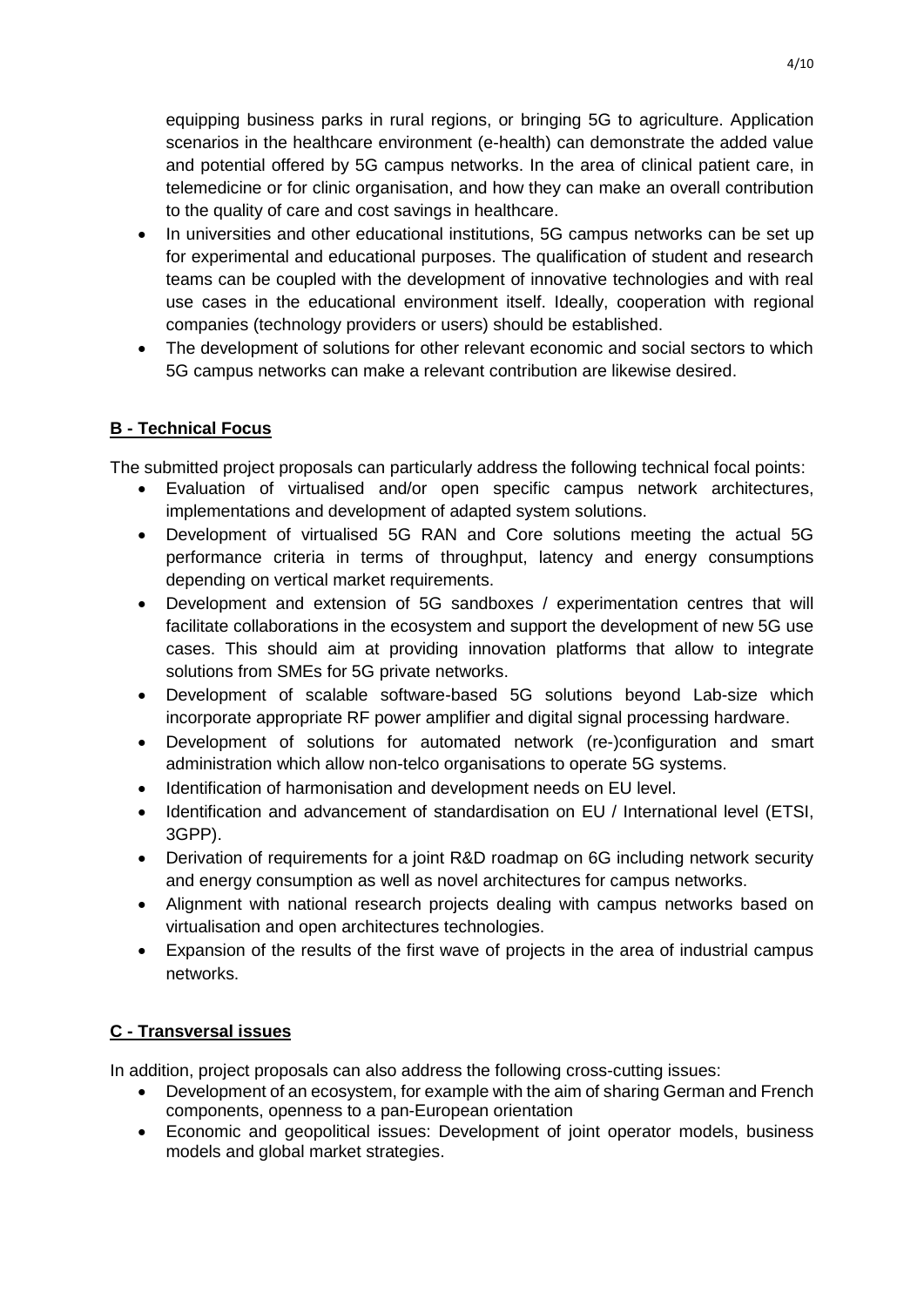- Identification of legal and regulatory barriers for the operation and market entry of 5G campus networks and open 5G systems in Germany and France, including recommendations for policy makers
- Sustainability issues, e.g. studies on the optimisation of energy efficiency in campus networks or their indirect effects on sustainability
- Standardisation needs, for example, participation in standardisation bodies on reference architectures, in working groups on European harmonisation or on the further development of technologies toward 6G; projects can showcase different approaches on how to further standardise and open the RAN without moving to non-European standards.

## **Structure / Funding Scheme:**

a) "Main project": Building ecosystems in the area of 5G private networks ("campus networks ") with open and/or virtualised solutions: call for one large platform project (PP). Indicative scope: A number of 6 to a maximum of 10 partners per country are expected to form a consortium.

Applications for the main project must demonstrate that they build on existing reference architectures and standards for 5G campus networks and, where appropriate, evolve or adapt them to new application scenarios. German applicants should make a reference to the current national innovation competition "5G Campus Networks". French applications are encouraged to make a reference to winning projects within the national acceleration strategy for 5G and future telecoms network technologies.

Project management and application could be led by a research institution. Close cooperation with relevant network equipment suppliers is required.

Germany and France intend to provide common funding for the main project of up to 14 mio. Euro.

The main project could focus on several aspects within the following:

- Validation and further development of architectures for campus networks; mutual Franco-German transfer of available concepts and solutions.
- Development of a joint Franco-German technology kit with construction plans based on components from Germany and France
- Testing of solutions in reference test fields in Germany and in France
- Development of solutions for network interoperability between France and Germany given the differences in spectral resources
- Development of offers for components in test fields for open 5G campus networks in cooperation with the demonstration projects
- Establishment and continuation of a Franco-German provider ecosystem that is also open to companies from other EU member states (unsubsidized)
- Networking of the project with national funding programs in Germany and France; participation in EU research working groups and committees (e.g. SNS-JU)
- Realisation of use cases following a well structured user guidance approach as defined in industrial reference architectures.
- Analysis of standardisation needs and representation of interests in standardisation committees
- Development of transfer offers, public relations work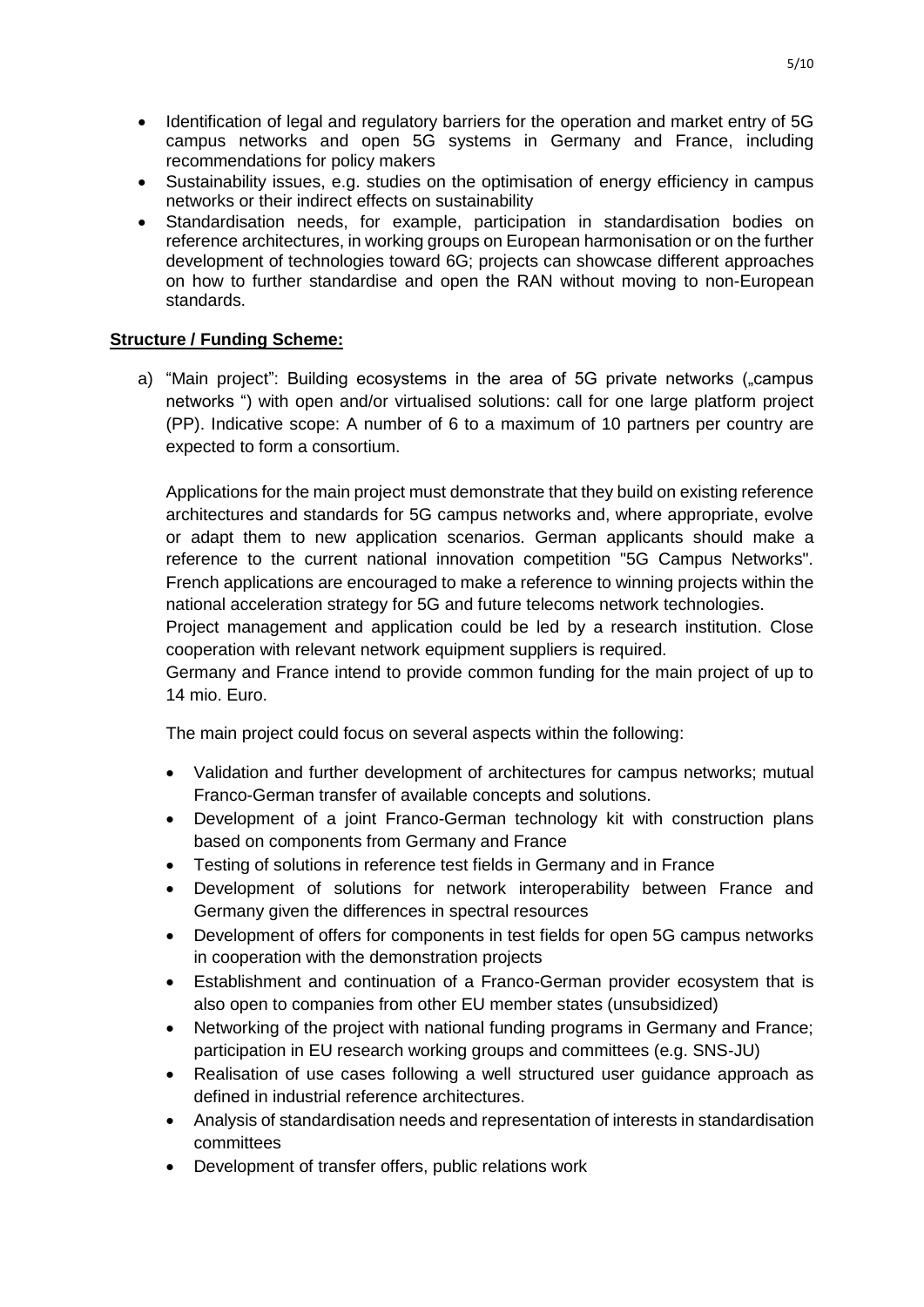b) "Demonstration projects": Up to 6 technical projects in specific application areas to demonstrate use cases and the capabilities of campus networks and virtualized and open solutions and their benefits to the business community. Indicative scope: A number of 3 to a maximum of 5 partners per country are expected to form a consortium. Project management and application could be led by a user company interested in operating the 5G campus network. A research institution and at least one network equipment supplier must be involved in the project. Germany and France intend to provide common funding for the demonstration projects of up to 26 mio. Euro.

The demonstration projects could focus on:

- Use and application-specific adaptation/extension of the architectural concepts and solutions for open 5G campus networks developed in the main project,
- Development of specific components for virtualised and/or open 5G campus networks, for example in areas of artificial intelligence, cloud computing, optical communication, security, energy management, etc., which will be brought into the main project,
- Testing of components and solutions in at least one complex application scenario, in Germany and/or France,
- Development of demonstrators and test use cases,
- Participation in the German-French 5G provider ecosystem and public relations work,
- Close alignment and joint workshops with the main project.

## **SUBMISSION**

French and German partners will prepare a joint innovation project proposal written in English following the template provided on call sites of Bpifrance and DLR. The project application has to be submitted by a consortium composed of at least one eligible partner from each of the two countries, France and Germany. One partner of each country has to be defined as Leading Principal Investigator (LPI), who will be the contact point for the respective national funding agency. Forms for the preparation of the proposal can be found on the websites of the funding agencies. Project proposals must be submitted in full in a one-stage competition. The project description has to be submitted identically to both national funding agencies.

The overall project description has to include:

- Budget overview and financing plan,
- Brief summary of the overall project and in particular of the binational cooperation (overall goal of the binational cooperation, summary of the project application, description of the application(s) achieved, desired innovations),
- Presentation of the added value of Franco-German cooperation in the project and the sustainable strengthening of Franco-German cooperation. Justification of the alignment of the project with the French acceleration 5G strategy3,
- Description of project consortium listing all French and German partners and describing the distribution of roles,

 $\overline{\phantom{a}}$ <sup>3</sup> The objectives of the 5G acceleration strategy are available here [: https://www.entreprises.gouv.fr/fr/actualites/numerique/ressources/strategie-d](https://www.entreprises.gouv.fr/fr/actualites/numerique/ressources/strategie-d-acceleration-sur-la-5g-et-reseaux-du-futur)[acceleration-sur-la-5g-et-reseaux-du-futur](https://www.entreprises.gouv.fr/fr/actualites/numerique/ressources/strategie-d-acceleration-sur-la-5g-et-reseaux-du-futur)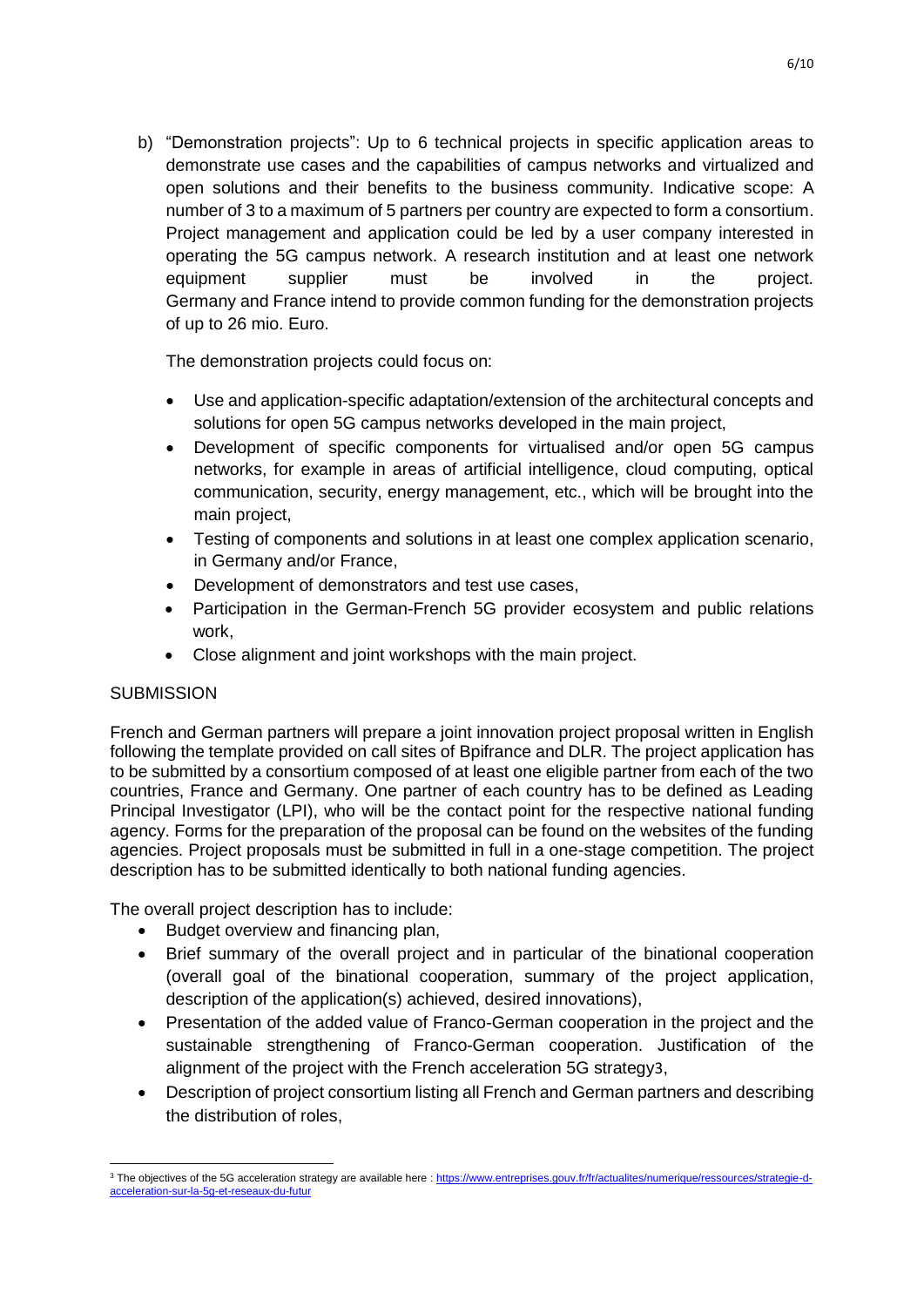- Work plan with descriptions of the work of the partners, including subcontractors; and outlines of all project-related scientific and technical problems as well as the envisaged solutions,
- Planned R&D work of all French and German partners, including transfer points of results and solutions between the individual partners and in particular between the French and German national project parts,
- Utilisation and rights of use within the entire consortium, presentation of the design of the exploitation and usage rights within the consortium and how they are to be contractually arranged. Each partner is responsible for the compliance of intellectual property rights requirements with its funding agencies. The Collaboration Agreement between the partners will need to be in place within six months after the grant notification has been made and before the first payment,
- Economic impact of the project per each partner,
- Environmental impact of the project.

The overall project description and related documents for application must be submitted by each Leading Principal Investigator (LPI) to the following extranet websites:

France: [https://www.bpifrance.fr/A-la-une/Appels-a-projets-concours/Appel-a-projets-entre](https://www.bpifrance.fr/A-la-une/Appels-a-projets-concours/Appel-a-projets-entre-la-France-et-l-Allemagne-pour-des-projets-d-innovation-en-matiere-de-reseaux-prives-5G-developpements-techniques-et-d-ecosystemes-52281)[la-France-et-l-Allemagne-pour-des-projets-d-innovation-en-matiere-de-reseaux-prives-5G](https://www.bpifrance.fr/A-la-une/Appels-a-projets-concours/Appel-a-projets-entre-la-France-et-l-Allemagne-pour-des-projets-d-innovation-en-matiere-de-reseaux-prives-5G-developpements-techniques-et-d-ecosystemes-52281)[developpements-techniques-et-d-ecosystemes-52281](https://www.bpifrance.fr/A-la-une/Appels-a-projets-concours/Appel-a-projets-entre-la-France-et-l-Allemagne-pour-des-projets-d-innovation-en-matiere-de-reseaux-prives-5G-developpements-techniques-et-d-ecosystemes-52281)

## Germany:

[https://foerderportal.bund.de/easyonline/reflink.jsf?m=DIGITALE\\_TECHNOLOGIE&b=STRA](https://foerderportal.bund.de/easyonline/reflink.jsf?m=DIGITALE_TECHNOLOGIE&b=STRATEGISCHE_PROJEKT) [TEGISCHE\\_PROJEKT](https://foerderportal.bund.de/easyonline/reflink.jsf?m=DIGITALE_TECHNOLOGIE&b=STRATEGISCHE_PROJEKT)

**Please note:** All applicants are invited and highly recommended to submit a written expression of interest in English until 03.06.2020. Applicants who have submitted an expression of interest will be invited to an information and matchmaking event shortly thereafter.

The expression of interest can be informal (max. 1 page) and should provide information on:

- Applicant organization / business, including contact details (e-mail, telephone number)
- Initial thoughts on the project idea
- Initial thoughts on available or desired partners

Alternatively, a form is provided on the German website of this call at [www.digitale](http://www.digitale-technologien.de/)[technologien.de.](http://www.digitale-technologien.de/)

Interested parties from Germany and France can submit their expression of interest in English to: [int-kooperationsprojekte-pt@dlr.de](mailto:int-kooperationsprojekte-pt@dlr.de)

## **ELIGIBILITY**

The project proposal must fulfil the eligibility criteria common to the two funding agencies, as well as the criteria specific to each agency. Project proposals that do not meet the eligibility criteria, whether common to the two agencies or unique to each, cannot be funded.

- 1. Common eligibility criteria:
	- a. The project proposal must be in conformity with the designated innovation areas.
	- b. The project proposal must be submitted by the deadline by a binational consortium including at least one eligible partner for each of the two participating agencies (Bpifrance for France, DLR for Germany). The consortium must be composed of at least one company and one research actor carrying out an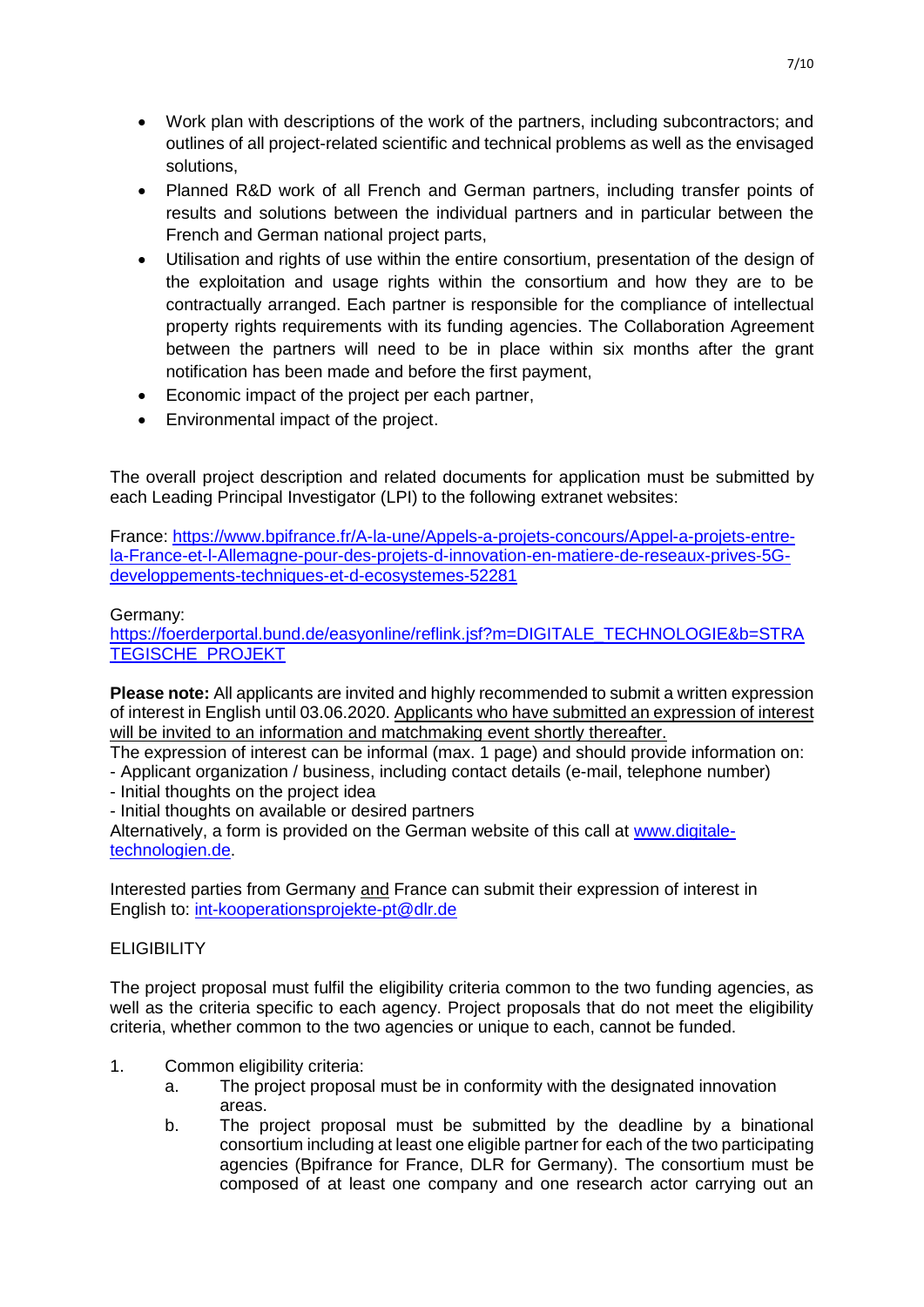activity in the general interest and without a project partner representing more than 70% of the project expenditure.

- c. Each of the two agencies must receive a complete application: the joint scientific document and the annex submitted respectively on the submission platforms; the joint scientific document could consist of technical and financial records.
- d. The project must be scheduled to run for up to 3 years.
- e. No company of the consortium may be in difficulty within the meaning of the European Regulation (AGVO (EC) no. 651/2014, article 2 paragraph 18, 17 June 2014).
- g. The project proposal must aim at developing one or several technical solution which are not available on the market and which offer a high level of innovation.
- h. The project proposal must present a work budget that has not already benefited from funding from the State, the territorial authorities, the European Union or their agencies, outside this call.
- i. The project proposal must list the related R&D projects led by each partner and supported by a public authority (national, local or European), specifying the budgets of the R&D programmes and the amount received in grants so that the financial capacity of the partners to conduct the project can be evaluated.
- j. Each consortium member must provide a letter of intent to collaborate within the consortium.
- k. Funding recipients cannot be partners outside of Germany and France, but partners from other EU Member States can also contribute as associated partners (non-funded partners).
- l. The project must have a significant size (budget above 1 M€) in each country.
- 2. Specific national eligibility criteria of GERMANY: The full catalogue can be accessed at [https://www.digitale](https://www.digitale-technologien.de/DT/Navigation/DE/Foerderaufrufe/Foerderrahmen/foerderrahmen.html)[technologien.de/DT/Navigation/DE/Foerderaufrufe/Foerderrahmen/foerderrahmen.ht](https://www.digitale-technologien.de/DT/Navigation/DE/Foerderaufrufe/Foerderrahmen/foerderrahmen.html) [ml](https://www.digitale-technologien.de/DT/Navigation/DE/Foerderaufrufe/Foerderrahmen/foerderrahmen.html)

Applications that do not meet the eligibility criteria will be eliminated from the selection process without possible recourse.

## EVALUATION

A Panel of Experts (PoE) will evaluate each eligible proposal. They will then make recommendations to the funding agencies.

Members of the Panel of Experts (PoE) cannot be involved in any way in the project proposals submitted in response to the call.

Common evaluation criteria are:

- Idea, level of innovation and added value of the project (Innovative content and originality of the approach, scientific and technical quality, identification of specific process and value chains, compatibility and interoperability (consideration of open platforms; use or creation of standards and open interfaces), progress on or breakthroughs in the state of the art
- Compliance with the programme scope, capability of running activities on the national level of both countries and designated innovation fields
- Strategic nature for France and Germany, diffusing effect within a sector: level of impact on a sector, strategic nature of the project for the leading partner, ability for SMEs to integrate new technologies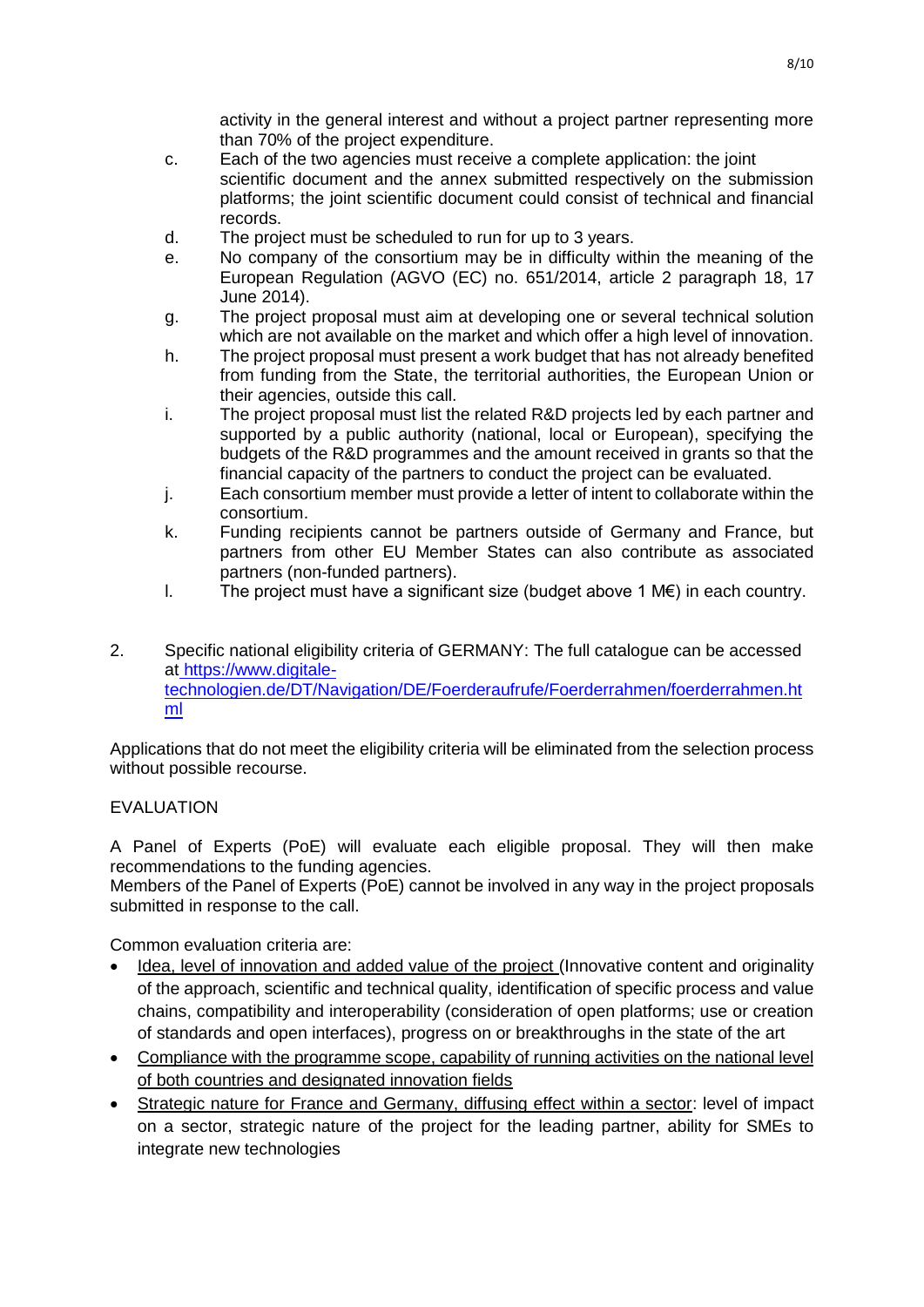- Feasibility (technical feasibility, management of technical and economic risks, clarity and holism of the approach of R&D services / quality of the work plan, appropriate ratio of effort, risks and benefits, profitability of the work plan, proof of data security; consideration of (international) safety standards, presentation of the legal framework for the desired solution and a possible need for further development of the legal framework, presentation of the compliance of the desired solution with ethical requirements and acceptance by the user)
- Quality of the consortium (completeness, complementarity and suitability of the consortium, coverage of the value chain or network (especially: user involvement), potential, competence and innovative strength of research, implementation and application partner (technology or market leader or position in relation to this), existing preparatory work and reference to relevant national and international activities, consideration of medium-sized players and start-ups, proof of the reliability and financial feasibility of the co-payment of each partner (creditworthiness)); ability of the consortium to conduct the project (ability, especially financial capacity, of the partners to carry out the project): the partners must present a financial situation coherent with the level of work they intend to lead in the project, and with the aid requested;
	- relevance of the envisaged arrangements for the project management (personal qualities of the project manager, resources allocated to the coordination between partners and to the follow-up of deliverables, project management skills, etc.);
	- relevant number of appropriate partners (SMEs, industrial groups, research establishments sharing the project objectives and ambitions);
- Market and application potential (quality of the utilisation concept, including presentation of the economic potential, market positioning and feasibility on the market, contribution to enhancing the innovative strength of companies, broad impact of the pilot application in terms of the overall programme objectives (flagship character), improvement of the competitiveness of German and French industries, transferability and sustainability of the solution, economic significance, in particular market and job potential, creation of activities and investments especially in France and Germany; openness, willingness to cooperate and broad impact (best practice or multiplier effects, results should be precompetitive products or solutions); credibility of the industrialisation phase and of the commercial objectives for each partner (envisaged markets or segments, envisaged market shares...), strengths and weakness with respect to competitiveness; quality of the economic model, business and financing plan showing a return on investment; level of inventiveness of the aid in terms of work acceleration which could not have been achieved without the public intervention.
- Social impact (quality of provisional fallouts in terms of short-term creation of activity and jobs for each of the partners).
- Environmental conditions (mandatory for projects from the sustainability field and optional for other fields): projects should demonstrate that the energy transition and sustainable development are considered through direct or indirect quantified contributions to: sustainable energy production, energy efficiency, GHG reduction, air pollution reduction, resource consumption reduction, waste reduction, impacts on biodiversity, life cycle analysis, societal responsibility. This criterion is mandatory for projects in the sustainability field and optional for projects in the economic and health fields.
- Contribution in terms of intellectual property (considering the issue of the protection of scientific and technical potential).